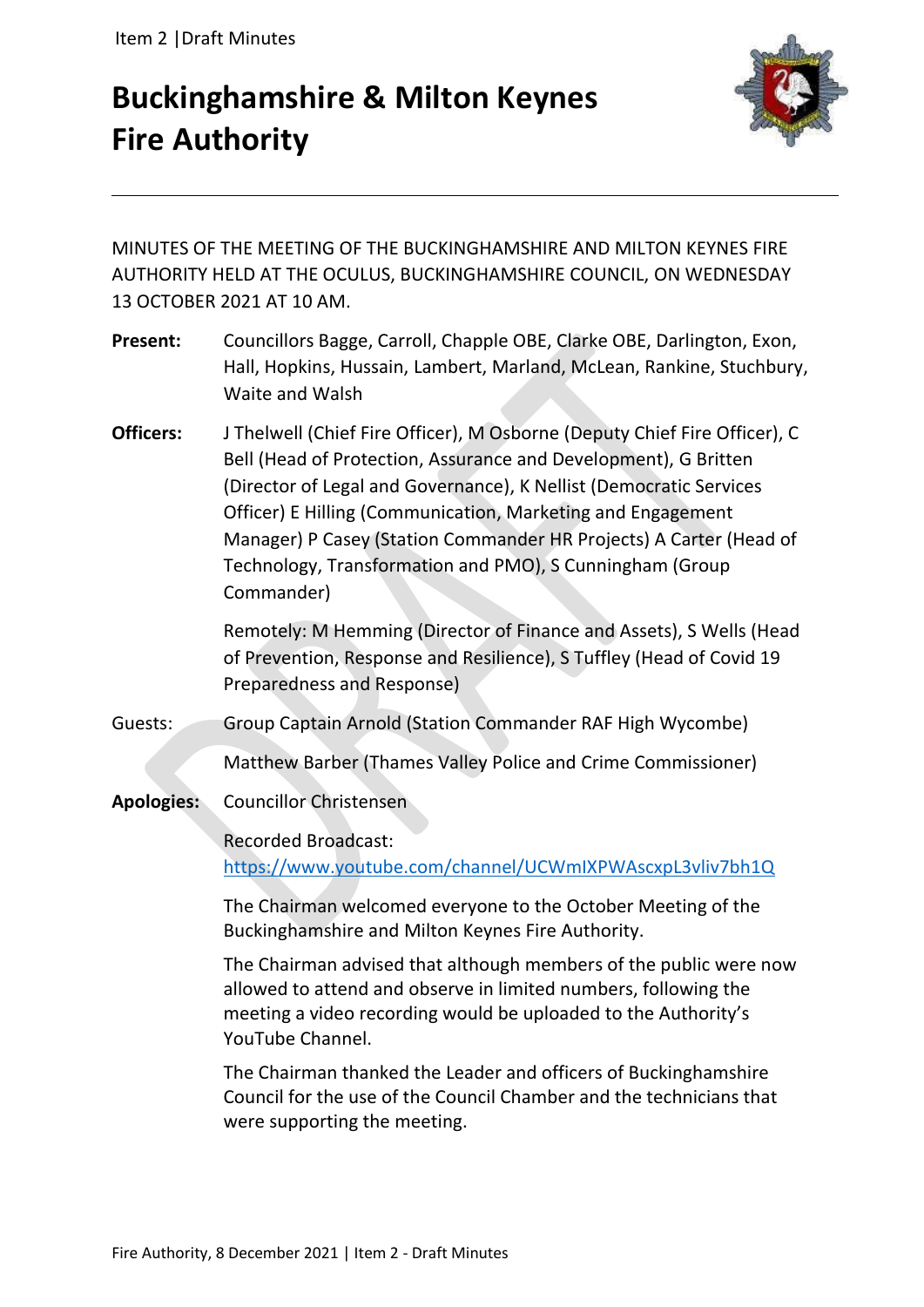The Chairman was pleased to welcome to the meeting Mr Matthew Barber, the Thames Valley Police and Crime Commissioner and Group Captain Philip Arnold, the Station Commander at RAF High Wycombe.

## **FA15 MINUTES**

RESOLVED –

That the Minutes of the meeting of the Fire Authority held on 16 June 2021, be approved and signed by the Chairman as a correct record.

## **FA16 DISCLOSURE OF INTERESTS**

None.

## **FA17 CHAIRMAN'S ANNOUNCEMENTS**

The Chairman announced that to mark the twentieth anniversary of the September 11 2001 tragic event and to raise funds for the Fire Fighters Charity, and the Stephen Siller 'Tunnel to Towers' Foundation, a team of 17 operational firefighters from West Ashland Fire Station organised a 6km run from the Blue Light Hub to the Xscape Building, Central Milton Keynes, before ascending the 198-step stairwell to a height of 140ft and descending to the finish line. The 17 Firefighters wore their full personal protective equipment, with breathing apparatus and a length of fire hose, weighing over 35kg. The team were joined by support runners and volunteers from across the Service and from Bedfordshire and Northamptonshire fire and rescue services, Thames Valley Police, and South Central Ambulance Service. The event was covered by local and regional media including ITV Anglia. The event raised over £7,809 for the Fire Fighters Charity and £605 for the Stephen Siller 'Tunnel to Towers' Foundation. This far exceeded the initial target and enabled the Service to meet the Firefighters Charity fundraising objective of £7,000 for 2021.

The United Kingdom Rescue Organisation (UKRO) held the Festival of Rescue challenge on the banks of the River Tyne in Newcastle on the 17 and 18 of September 2021. This annual event attracts competing teams from across the UK where they were given the opportunity to showcase their abilities while competing against their colleagues from other fire and rescue services. The event was split into five distinct areas, one for each of the disciplines involved in the competition. These disciplines included Rope Rescue, Vehicle Extrication, Water Rescue, Trauma challenge, and the main event that the Service competed in, the USAR challenge. A team of seven was selected from Aylesbury Fire Station and included at least one representative from each of the four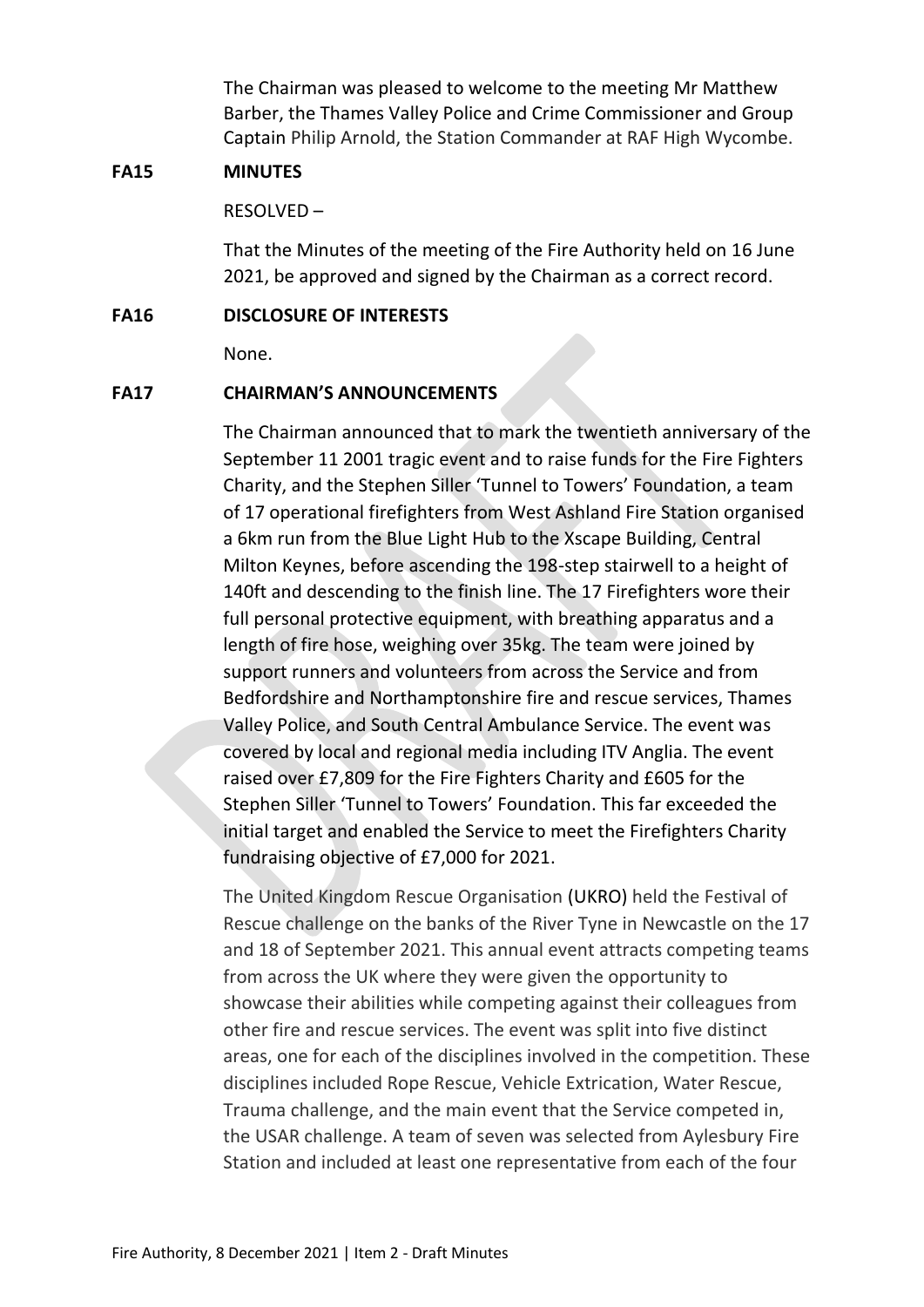Watches. The USAR teams were marked against four gruelling two and a quarter hour challenges where they needed to break through concrete, support a coach on its side, crawl through tight and obstructed tunnels to rescue a live casualty and render trauma first aid, carry out a technical search of a simulated collapsed building and then move a quarter of a tonne concrete block around a complex obstacle course. Once the final challenge had taken place, the weary team packed up their kit and returned for a much-needed shower before attending the awards ceremony in the heart of Newcastle City Centre. What unfolded was a clean sweep for the Buckinghamshire Fire and Rescue Service (BFRS) USAR team as they won all four categories after achieving the highest score amongst those taking part. The categories were, Best Incident Commander - BFRS Alan Still, Best Medic - BFRS Rhys Price, Best Technical Team – BFRS, Best overall Team – BFRS. Congratulations to everyone who took part.

Over twelve months ago, the Authority signed up to the Armed Forces Covenant. Based on its commitment to support this initiative, the Authority achieved the Bronze Award in the Employer Recognition Scheme, and after demonstrating further its commitment to support its Armed Forces Community, it had now achieved the Silver Award. The Service was working in partnership with the two Councils, Buckinghamshire and Milton Keynes, to introduce Drop-in Centres. These were safe places for veterans to come for advice and support from a variety of partner agencies and charities or just meet up with some people who have had similar life experiences, over a coffee and sandwich. The Service ran a pilot event at Marlow Fire Station which was a huge success and there were plans to run another one at the end of this month. We aim to develop this further, continuing in partnership with the two Councils and introduce these Drop-in centre events across three locations: High Wycombe, Aylesbury, and Milton Keynes. Furthermore, we are also supporting Armed Forces Cadet associations, in partnership with Buckinghamshire Council, the aspiration is to use Aylesbury Fire Station for cadet training in the future. Where we can, we will provide facilities for 1-1 clinical advice for the veteran support network and NHS services where veterans occasionally need a room to carry out clinical consultations. Delivery of the Armed Forces Covenant will contribute toward ensuring the Service maintains its promise through the People Strategy. It gives me great pleasure to welcome the Commander for RAF High Wycombe, Group Captain Philip Arnold, who will present the Silver Award to the Authority today.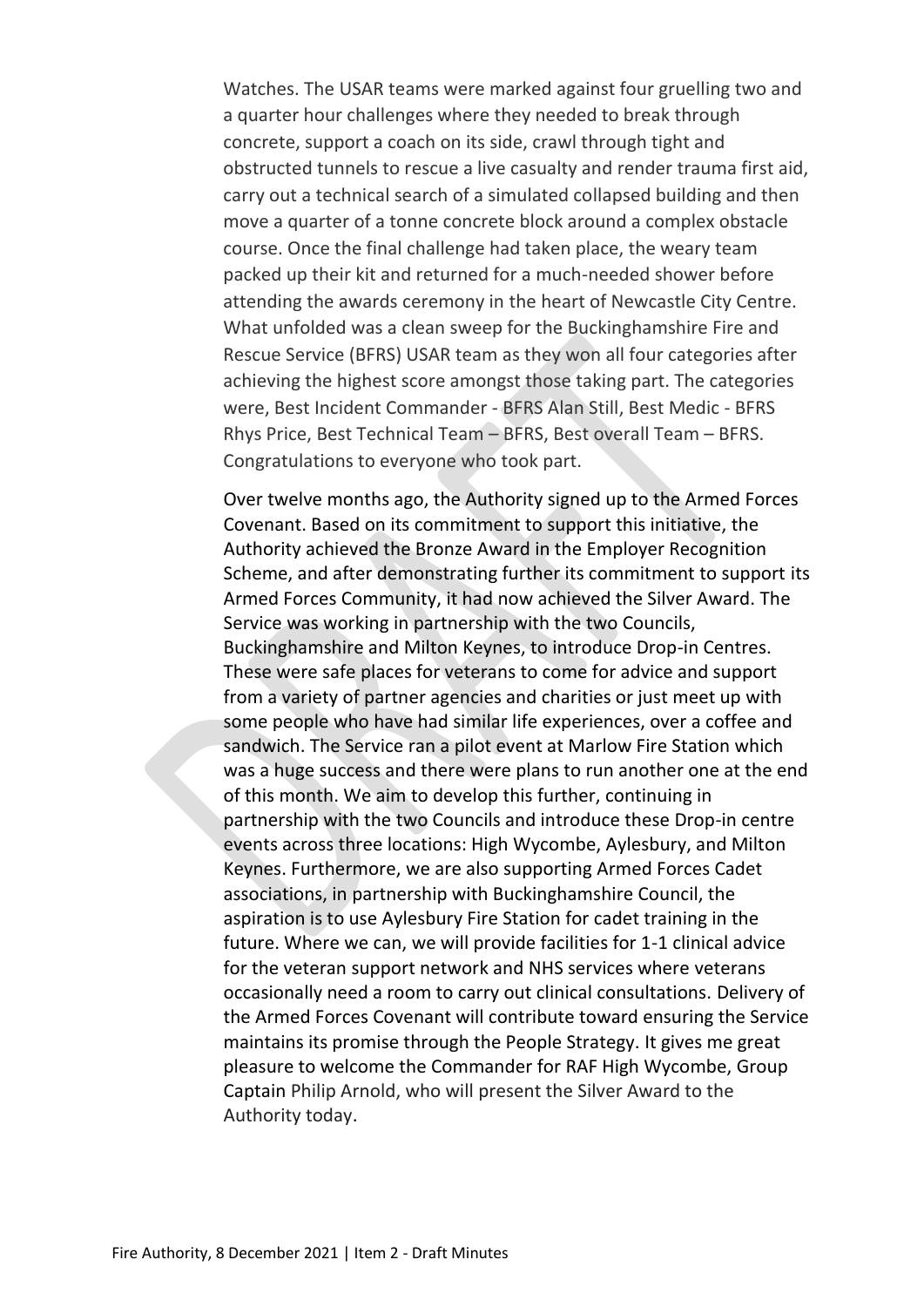Group Captain Arnold presented the silver award to the Chairman, Vice Chairman and Lead Member for People, Equality and Diversity and Assurance, the Chief Fire Officer and Deputy Chief Fire Officer.

Group Captain Arnold thanked the Chairman and Buckinghamshire Fire and Rescue Service for opening up fire stations to veterans, the Chairman responded.

(Group Captain Arnold left the meeting)

### **FA18 MATTERS ARISING FROM THE PREVIOUS MEETING**

The Vice Chairman asked if the Director of Finance and Assets would update Members on Minute FA13 – Protection Update and Policy Statement.

The Director of Finance and Assets advised that an update on the Financial Strategy would be brought to the December Fire Authority meeting, following the outcome of the budget on 27 October 2021. He was hopeful that this would give a clearer idea of what the Authority's funding outlook would be for the next three years.

The Director of Finance and Assets advised that in terms of looking at forecasting, there would be a £700k budget deficit for next year. Members would also be aware of the rising cost of energy, the Authority was looking at a 100% increase in the cost of gas and a 50% increase in the cost of electricity which would add around a further £200k to the budget gap, giving a total gap of £900k at present.

The Director of Finance and Assets advised Members that the minutes of the last meeting noted that the Authority continued to lobby government for an increase in precept flexibility, and as part of the spending review submission, requested an additional £5 flexibility for all fire services. Members were also aware that HMICFRS reported the Service didn't have sufficient funding to provide the resources needed in its Public Safety Plan. The position hadn't changed. There had been no additional funding, and with that in mind, and the upcoming spending review, any support Members were able to give in terms of lobbying efforts would be greatly appreciated.

The Chairman advised Members that she was concerned about the upcoming Comprehensive Spending Review because she did not think the Authority would be able to increase the precept by £5 and therefore suggested a letter be written, cross party, requesting an extra £5 on the precept, she hoped all Members would support this.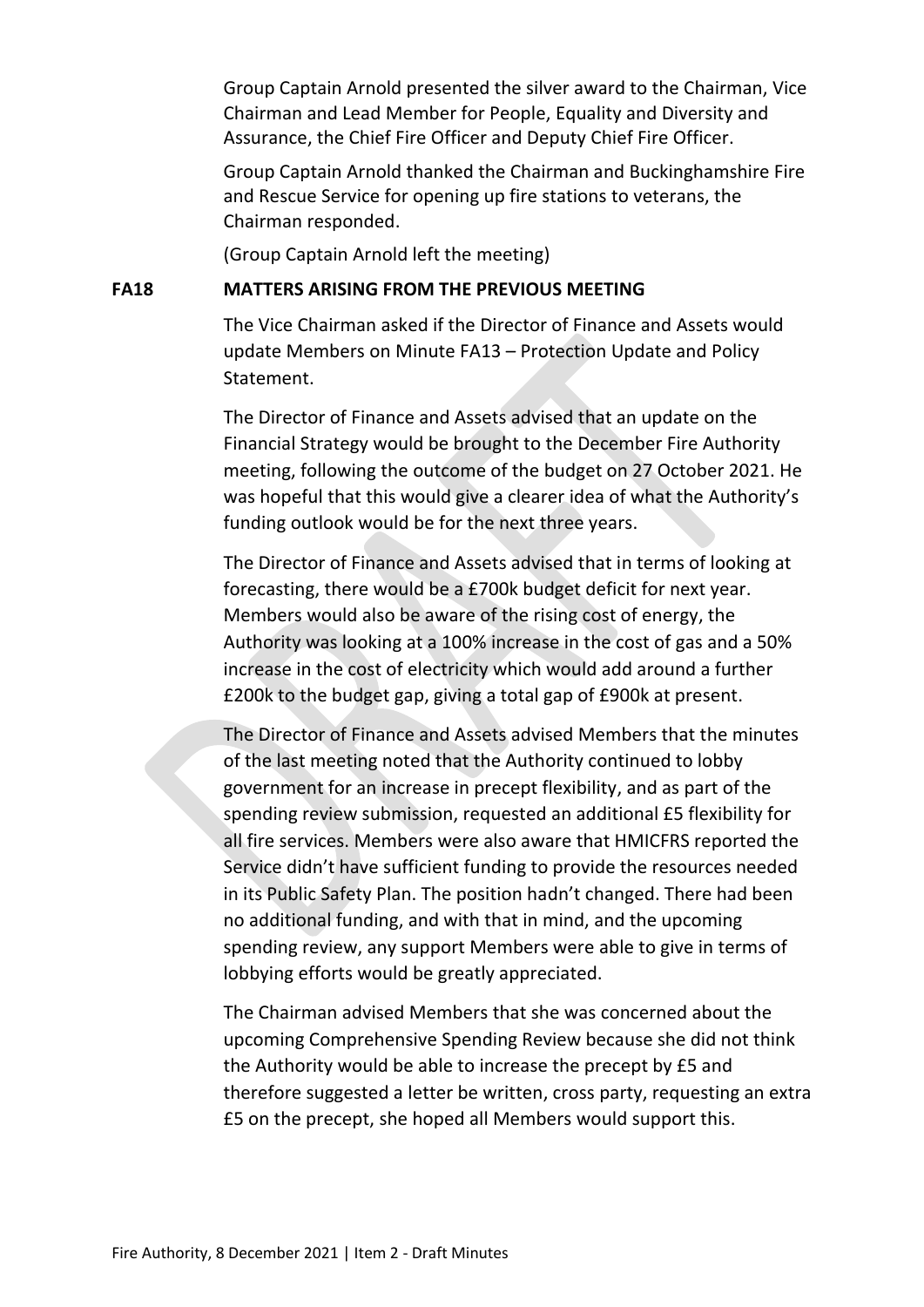The Chief Fire Officer advised Members there were a number of steps to be taken, firstly lobbying for a three-year Comprehensive Spending Review and then a decision regarding a referendum would come later when there was an understanding of the finances for the next three years.

Members discussed writing a letter cross-party to Ministers asking for the ability to increase the precept by £5, should the need arise. Members showed by raising their hands that they were all in agreement.

The Director of Legal and Governance having advised that a motion had been proposed and seconded, it was:

#### RESOLVED –

That a letter be sent to Ministers on a cross-party basis for the ability to raise the precept by up to £5 a year, should the need arise.

### **FA19 POLICE AND CRIME COMMISSIONER THAMES VALLEY**

The Authority received a presentation from Mr Matthew Barber, the Police and Crime Commissioner for the Thames Valley.

The Police and Crime Commissioner summarised by recognising the potential change in governance, which he would not be pressing for unless it was mandated, and that he was very keen to continue with the current collaboration taking place across the Thames Valley.

The Police and Crime Commissioner was very supportive of the Authority lobbying the Minister for precept flexibility.

The Police and Crime Commissioner, having been thanked for his presentation, was asked questions by Members and responded.

The Police and Crime Commissioner agreed to stay for the next agenda item.

**FA20 DRAFT RESPONSE TO THE HOME OFFICE CONSULTATION 'GIVING POLICE AND CRIME COMMISSIONERS GREATER POWERS OF COMPETENCE'**

> The Director of Legal and Governance advised Members that the purpose of the report was to seek approval from the Authority to the draft response to the Government's Consultation on 'Giving Police and Crime Commissioners greater powers of competence'. The prime audience for the consultation were the bodies and individuals listed in the consultation, and included fire and rescue authorities, the Local Government Association, and the National Fire Chiefs Council. The deadline for responses was 27 October 2021. As had been mentioned by the Chairman, the focus of the consultation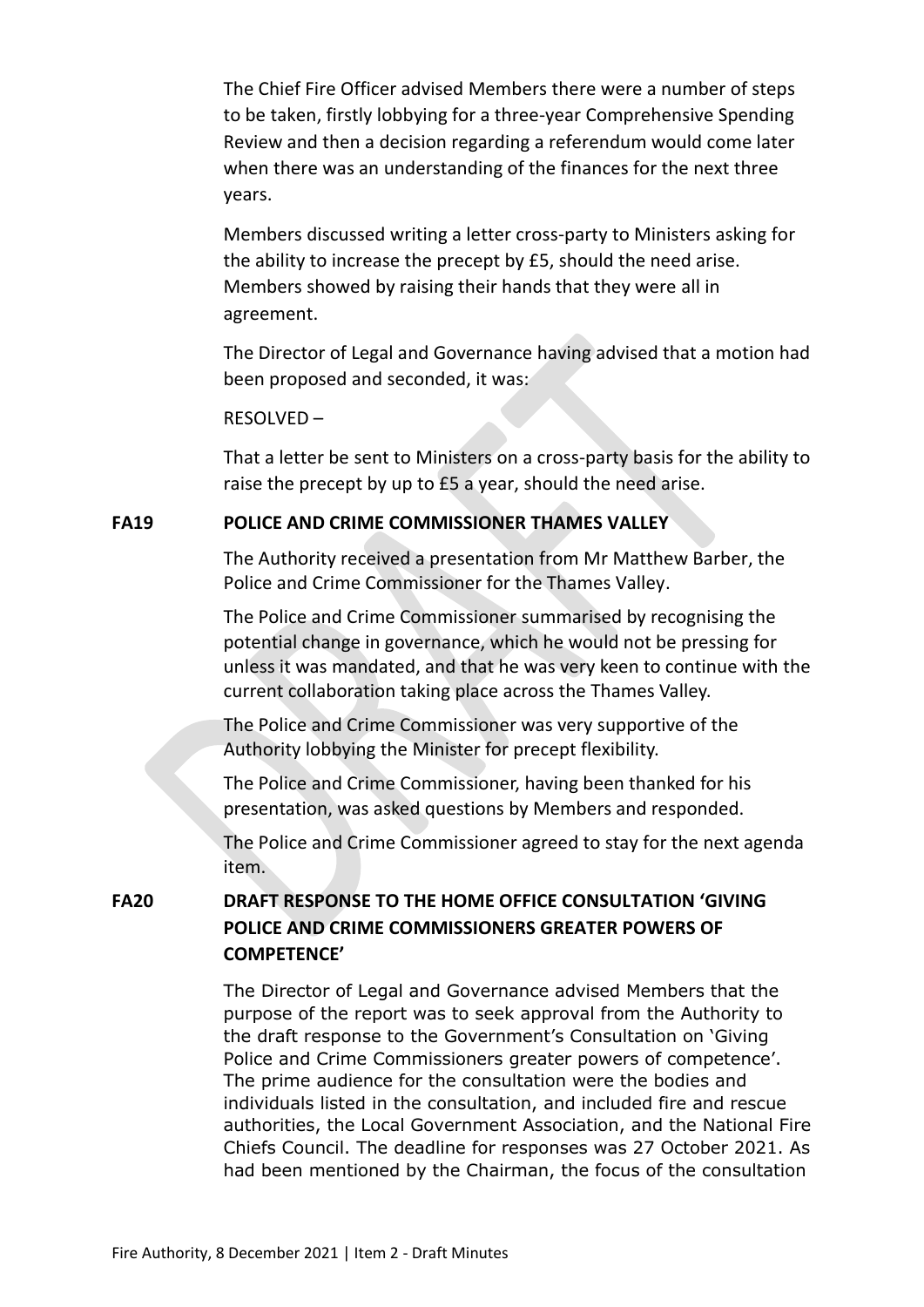was distinct from the proposals that relate to a Police and Crime Commissioner (PCC) taking on the governance role of fire and rescue authorities, which the Home Office had stated would be included in a future consultative White Paper.

The Director of Legal and Governance advised Members that in 2004, the Fire and Rescue Services Act 2004 gave stand-alone fire and rescue authorities powers to undertake incidental activities, which gave them parity with principal councils (many of which ran fire and rescue services) and parity with policing bodies. Parity between policing bodies and stand-alone fire and rescue authorities was lost when stand-alone fire and rescue authorities were given the greater wider functional powers by the Localism Act 2011. As a single purpose authority, Buckinghamshire and Milton Keynes Fire Authority had benefited from having been given wider functional powers, examples of these were cited in the draft response to Question 3, such as assisting the ambulance service, health-care providers and other bodies whose main focus was not directed to fire safety.

The draft responses were therefore premised on PCCs being likely to benefit from wider functional powers ancillary to their prime focus and these would also be likely to complement PCCs in their collaboration duties with their blue light partners, whereas general powers of competence were not appropriate for single purpose status of bodies such as PCCs and fire and rescue authorities.

Members were asked to note that in the cover report, under the section headed collaboration and consultation, the PCC's Monitoring Officer's feedback on the draft response had been included. The PCC's Monitoring Officer considered the draft response was consistent with the Home Office's aims and also consistent with respective collaboration obligations.

Members discussed the draft response, and it was agreed that additional wording would be added to Questions 5 and 9.

It having been proposed and seconded the recommendation was amended from:

'That the draft response (Appendix 1) be approved for submission by the Chairman on behalf of the Authority', to:

'That authority be delegated to the Director of Legal & Governance to finalise the response in consultation with the Group Leaders', it was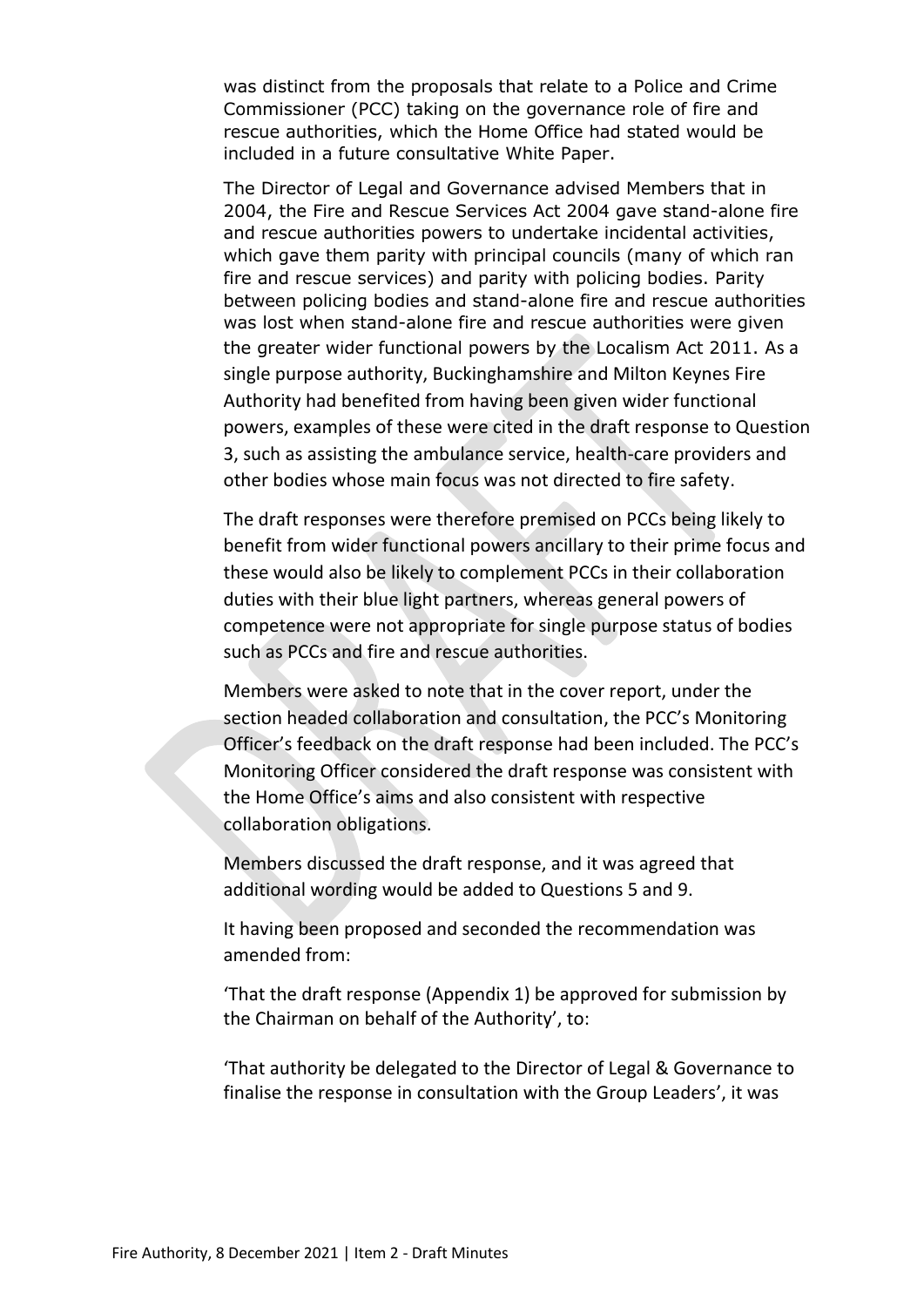#### RESOLVED –

That authority be delegated to the Director of Legal & Governance to finalise the response in consultation with the Group Leaders.

(The Police and Crime Commissioner left the meeting)

### **FA21 PEOPLE STRATEGY 2020-2025 – YEAR ONE UPDATE**

The Lead Member for People, Equality and Diversity and Assurance Introduced the report and advised Members that it was an extensive piece of work, building on previous work that had been undertaken over a number of years to really reshape and reform how the fire service looks and feels and how it works with its people.

The Station Commander HR Projects advised Members that this was a year one update on the People Strategy 2020-2025 which included a recommendation for the 'staff engagement plan' to be agreed and approved. The People Strategy 2020-2025 replaced the previous 2016- 2020 strategy and was approved by the Authority on 14 October 2020 and had now been in place for one year. The strategy was produced in agreement and consultation with stake holders across each key area, trade unions and staff. The People Strategy 2020-2025 framework contained five key areas: Equality, Diversity and Inclusion; Employee Engagement; Organisational Development and Resourcing; Training, Learning and Development and Employee Health and Wellbeing.

The Station Commander HR Projects advised Members that the Authority was fully committed to equality and diversity. The Service recognised that fairness and inclusion was fundamental to everything it did, to achieve its vision of making Buckinghamshire and Milton Keynes the safest areas in England in which to live work and travel. The Service believed a workforce that better reflects the diversity of the local working population would create a stronger, more enriched and wellinformed organisation, able to meet the expectations of a modern fire and rescue service. This was a key aspect of the People Strategy. The objective was to embed equality and diversity into everything it does internally and externally.

The Station Commander HR Projects advised Members that the plan over the next six months was to visit each fire station and shift system, including support staff, to engage and consult on the People Strategy 2020-2025. The roadshow would include a presentation to staff on the strategy and highlight through discussion, how the Service would meet any challenges and identify risks and opportunities. This was with the intention to raise the profile of the strategy, encourage engagement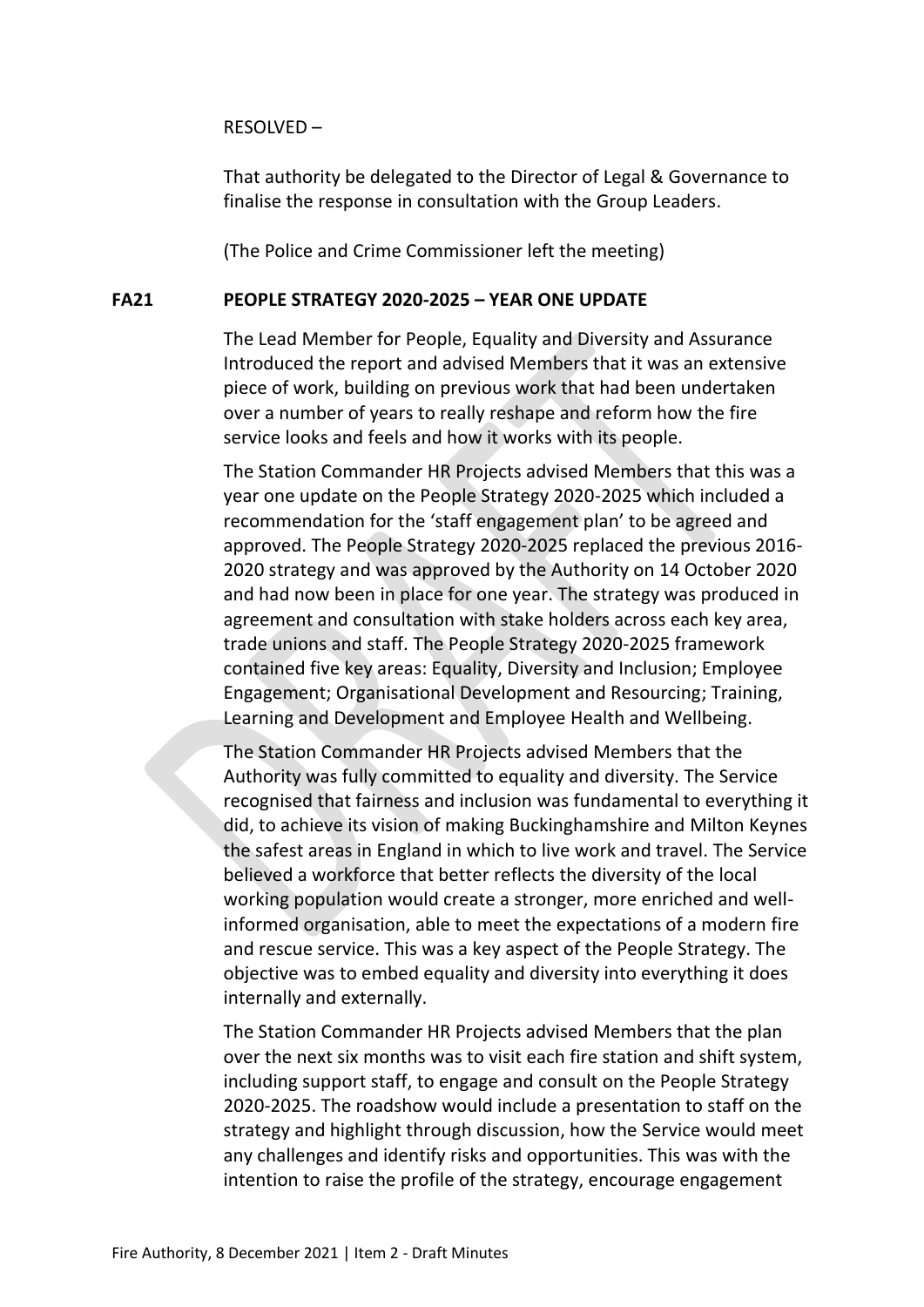and ensure staff from across the entire organisation were made aware of how their work contributes and supports the five key areas. The development of this strategy would continue to be supported by engagement with Organisational Development, Joint Consultation Forum, Leadership Group, EDI group, Human Resources, Health and Safety, Operational Training and Assurance and all employees. The strategy was public facing on the Service's website and work was ongoing to refresh this and to ensure it remained engaging, accessible, and practical.

The Station Commander HR Projects advised Members that a robust communication plan had been established to ensure information from within the strategy was published.

Members asked that an update on the staff engagement plan be brought back to a future meeting.

The Vice Chairman stated that he had recently written to the Chief Fire Officer, Chairman and Lead Member for People, Equality and Diversity and Assurance following the conviction and sentencing of the former Metropolitan Police Officer for the murder of Sarah Everard:

'The fire service generally had an image historically of being very male dominated, with a potentially male orientated macho masculine culture, and while the horrific circumstances that led to the abduction and murder of Sarah by the then serving police officer would be unlikely, indeed impossible perhaps, to occur within the fire service, it was worth reassuring ourselves that the service in our county was fit for purpose that these issues were consistently monitored, and any strain away from acceptable behaviour was nipped in the bud in whatever way was most appropriate immediately. Gone were the days when comments and attitudes could be dismissed as being only banter or a bit of fun, and the public and all staff have a right to expect the highest standards at all times.'

The Chief Fire Officer responded to Members by saying that the abhorrent murder of Sarah Everard, and the reports in the public domain of the culture of misogyny in public services, was a reminder to us all around the need to root out this evil and to continue on this journey. The Service would not tolerate bullying, harassment or misogyny at any level. All public authorities need to redouble their efforts and take a long hard look at themselves and ask whether the culture was fit for the future.

The Deputy Chief Fire Officer assured Members that there were robust and strict procedures and processes in place and policies for anything that was outside of the Code of Conduct and any such behaviours were dealt with immediately, through the appropriate processes,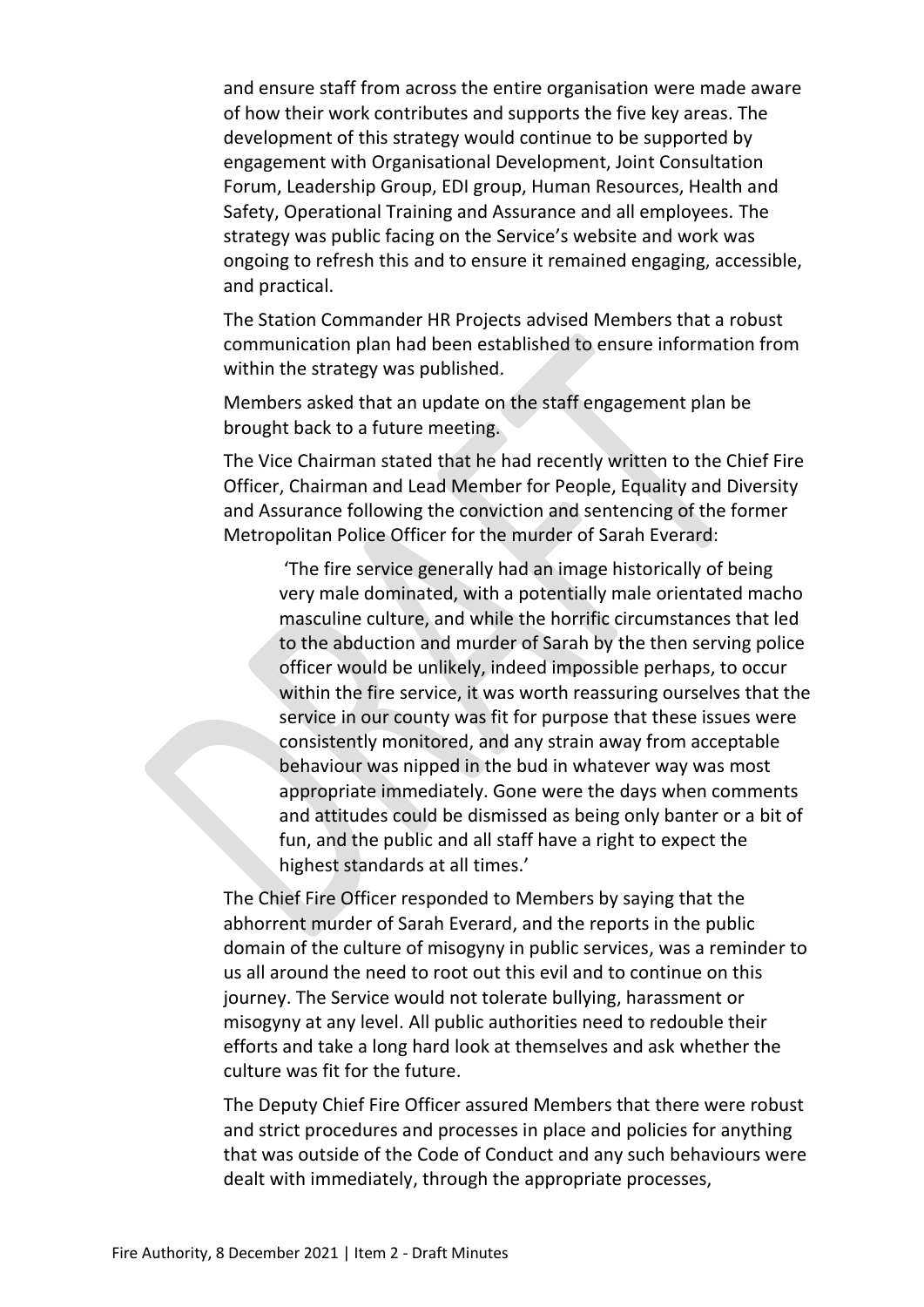procedures, whether that be through grievance, whistle blowing, up to, and including disciplinary procedures.

The Deputy Chief Fire Officer advised Members that the Service had for some years been undertaking Culture Survey's within the organisation to better understand and improve the culture and how the Service moved forward to reflect a 21st century fire and rescue service. All operational staff and public facing staff were vetted through the DBS procedure which should also give a level of assurance.

The Deputy Chief Fire Officer advised that he met with the employee relations team every fortnight to go through all cases, whether disciplinary, grievance etc., that were being looking into. Everything was scrutinised to a very high level. Another survey would be going out in January 2022 and the Service had just embarked upon another initiative called 'Bully versus Banter' which every staff member had access to.

The Chief Fire Officer advised Members that although trust levels in the fire and rescue service were very high, the Service did not seem to be able to attract a diverse range of candidates to become firefighters and that was something the Service needed to redouble its efforts on. The Service was not attracting anywhere near the people it needed to get, in terms of reflecting its community. As Members were aware, the diversity of the workforce drives change, different processes, different procedures and a different culture. Although trust in the fire and rescue service was high, it was nowhere near as reflective of the Community it served.

A Member asked how the Service was getting women's voices heard within the surveys and within the work being done, and to understand what kind of behaviour women perceive as misogynistic and what kind of behaviour was bullying versus banter, as there may be a gender divide on it.

The Deputy Chief Fire Officer advised that the Culture Survey was open to everyone, and everyone was encouraged to participate in it. There was also an Equality Diversity and Inclusion Group where there were female representatives and there was a Woman in the Fire Service group nationally.

A Member asked if the trade unions were involved in the promotion of the staff engagement plan.

The Station Commander HR Projects confirmed that the strategy was produced in consultation and agreement with the trade unions. A lot of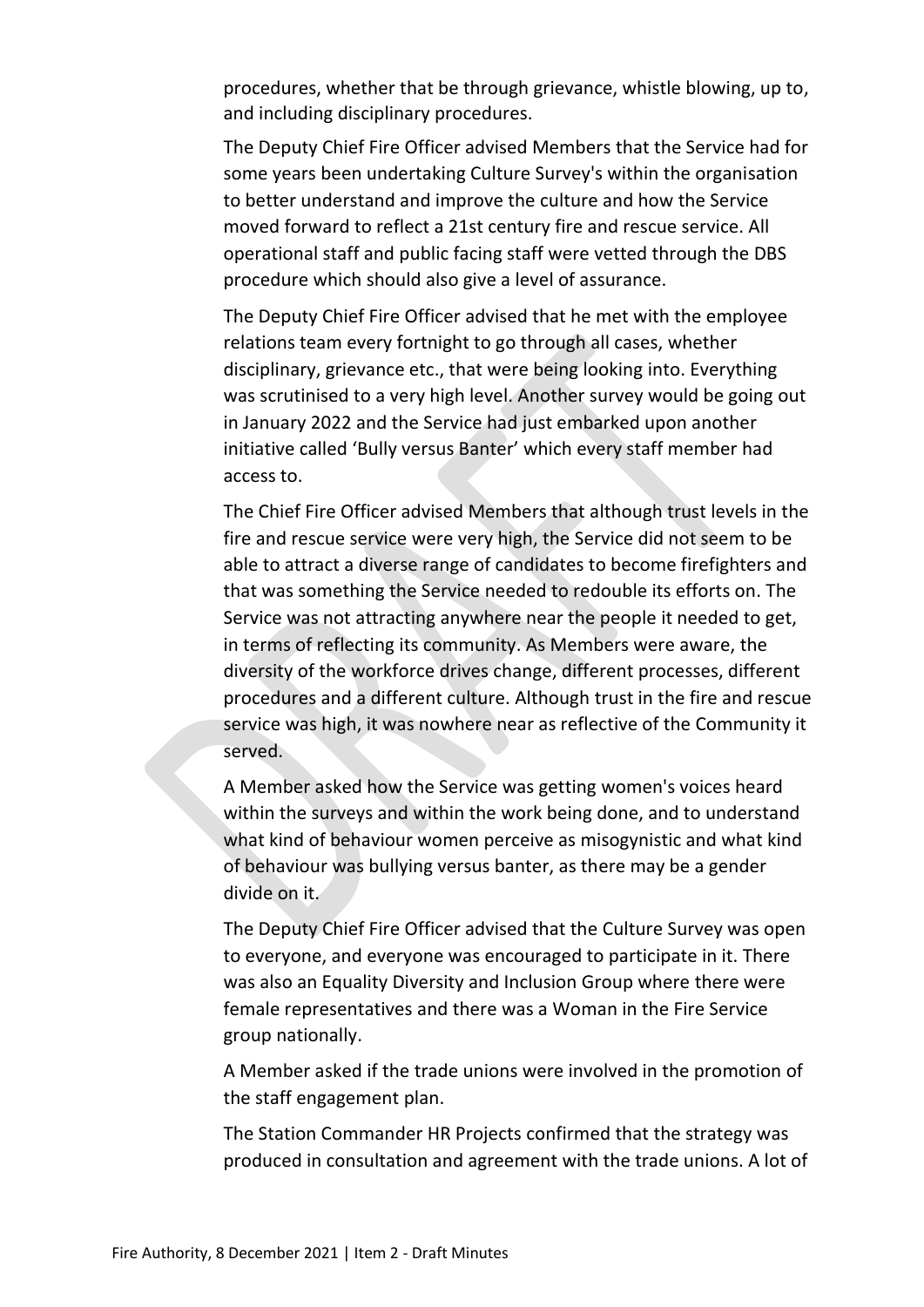hard work went into diversity and inclusion across the Service. There was an Equality and Diversity section on the internal website and staff were signposted to this for updates and news.

The Lead Member for People, Equality and Diversity and Assurance invited any Members to attend the EDI Group meetings to see the great work that was being undertaken by them.

RESOLVED –

That the People Strategy 2020-2025 staff engagement plan be approved.

## **FA22 COVID-19 PRESENTATION**

The Head of Covid 19 Preparedness and Response gave Members a presentation to advise how the Service had responded to the Coronavirus pandemic throughout its various phases during 2020 and 2021.

The Head of Covid 19 Preparedness and Response advised that the Pandemic Management Group was an internal team of crossdepartmental managers, who were first stood-up in preparation for the repatriation to Milton Keynes of 150 UK Nationals arriving from areas affected by the Coronavirus. The group were tasked to manage the internal impacts of the pandemic, to ensure the effective delivery of all core functions with a priority for the health, safety and wellbeing of all staff. This included provision of appropriate operational and service level guidance, amending day to day activities and routines, provision of appropriate additional PPE and communicating effectively across the organisation.

The Service responded quickly, achieving Covid-secure premises at all its sites, a continued supply of PPE amidst a global shortage, priority coronavirus testing for all staff and a range of comprehensive guidance for responders to follow. In addition, the Service provided significant support to the coordinated response from the Local Resilience Forum. In the initial phase of the pandemic, this included assistance with logistics for supply of PPE to frontline workers; delivery of essential items and food packages to vulnerable people; training healthcare staff in the use of additional PPE; and seconding Emergency Response Drivers to South Central Ambulance Service (SCAS) to drive ambulances. As the test and trace programme gathered momentum, the Service provided support on the ground to follow up on cases where the telephone service had not made contact.

As the Service moved out of the first lockdown, the focus remained on providing appropriate welfare support and guidance to employees and their families affected by the pandemic. The strategic focus was to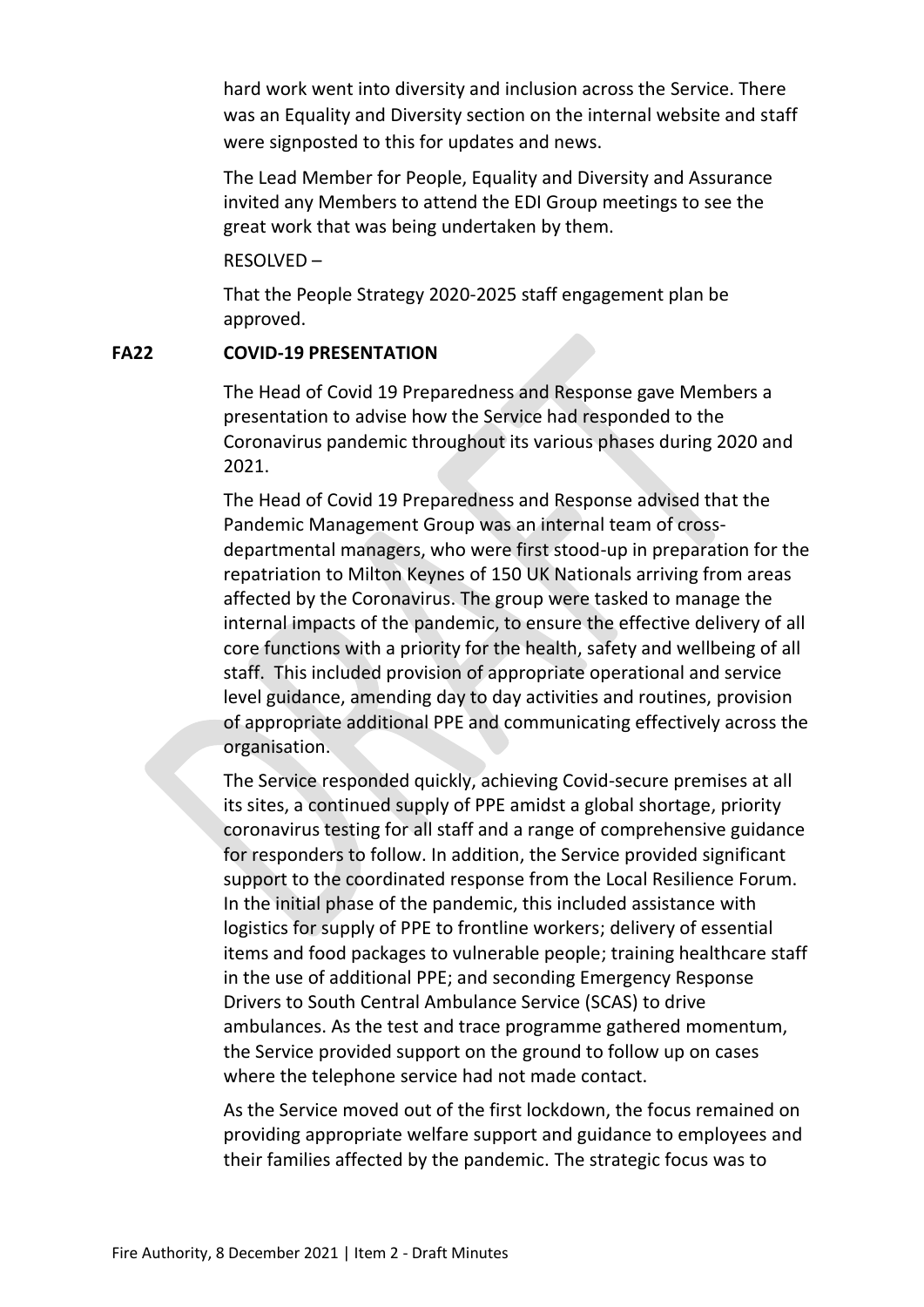coordinate a phased recovery of all departments. The Service continued to provide coordinated and consistent communications to all staff, thereby ensuring all areas of the Service were fully involved to contribute to the recovery process.

The second wave and subsequent return to a response focus started in October 2020 when cases started to rise again across the country. The response strategy was refreshed with the continued aim of ensuring that during the pandemic, Buckinghamshire and Milton Keynes was the safest places in England to live, work and travel.

The Service continued to operate with an adjusted service delivery across Prevention, Protection and Response through regular risk assessments, in order to protect the public and staff from the impacts of the Coronavirus. The Service maintained continued support to the Local Resilience Forum, professional bodies and partner agencies. Most notably in providing logistical and managerial support to four mass vaccination centres across Buckinghamshire and Milton Keynes. This work commenced during the Christmas week of 2020 and over the coming weeks. This resulted in thousands of people within the communities being able to receive their Coronavirus vaccinations.

Following a commission by the Home Secretary in the Summer of 2020, HMICFRS announced a national review of fire and rescue service Covid-19 preparations. The results of the Covid-19 inspections were published on 22 January 2021, and HMICFRS concluded that BFRS "responded well during the pandemic and provided additional support to its community. It used wholetime and on-call firefighters to respond to emergencies. Staff supported the Service's partners, especially the local ambulance trust. This meant the people of Buckinghamshire were well supported through the pandemic." It went on to recognise all the additional activities undertaken and that the Service was able to maintain its response, continue prevention activity, and broadly maintain all protection activity.

The Head of Covid 19 Preparedness and Response advised Members that on 22 February 2021 the Prime Minister announced the Government's four-step roadmap back to a more normal life through the careful easing of lockdown restrictions in England, and after a short delay in June, the country moved into step 4 with a national easing of restrictions in July 2021. On 19 July 2021, most legal restrictions ended, removing social distancing and social contact restrictions, and enabling remaining businesses to reopen. A further scheme to offer selfisolation exemptions for named employees deemed as critical workers within the emergency services, was implemented from 26 July 2021, and on 16 August 2021, the rules on self-isolating changed for people who are fully vaccinated, and for under 18s. As a Service the approach